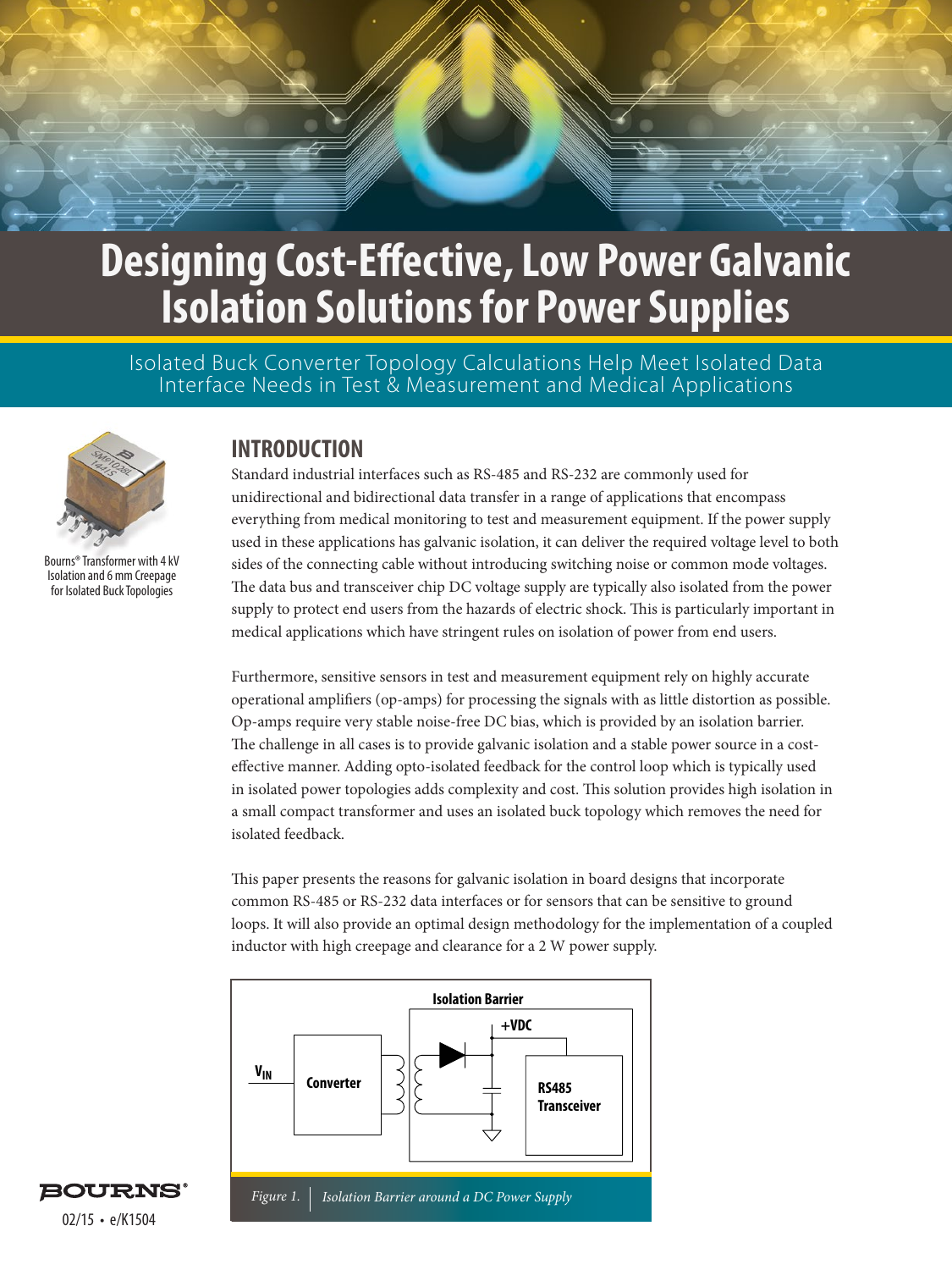

Isolated Buck Converter Topology Calculations Help Meet Isolated Data Interface Needs in Test & Measurement and Medical Applications



Bourns® Transformer with 4 kV Isolation and 6 mm Creepage for Isolated Buck Topologies

## **ISOLATED BUCK TECHNOLOGY**

The isolated buck converter provides low-current auxiliary and bias outputs from a wide-ranging input supply.



Isolated buck converters are proven solutions for applications of up to 10 W, while flyback power supplies (isolated buck-boost) are also used in applications of up to 250 W.

Figure 2 shows the operation of the isolated buck toplogy. During time D x Ts when the switch S1 is on, the primary winding conducts current I<sub>pri</sub> while the secondary winding is open due to the reverse biased diode D1. During (1-D)Ts, the diode is forward biased while S2 is now on, and both windings conduct with the current in the primary winding decaying to zero and then changing direction as it continues to carry current coupled from the secondary. The output current I<sub>out</sub> will be the average current over one complete switching cycle and this is calculated by integrating the peak current in the primary over that time. The maximum current that the switch can conduct (Isw,peak) is equivalent to the sum of the output current and the ripple currents in both windings  $(\frac{N_{\rm sec}}{N_{\rm sec}}I_{\rm out} + \frac{\Delta I_{\rm pri} + \Delta I_{\rm sec}}{2})$ . This is the same as the peak current during D x Ts. However, no current flows in the secondary winding during DTs so  $\Delta I_{\text{sec}}$  is actually equal to zero. Therefore:  $\frac{N_{sec}}{N_{pri}}$ **I**<sub>OUt</sub> +  $\frac{\Delta I_{pri}$  +  $\Delta I_{sec}}{2}$ 

$$
\Delta I_{pri} = 2 \left( I_{sw, peak} \cdot \frac{N_{sec}}{N_{pri}} I_{out} \right)
$$
: Equation 1

## **BOURNS**

 $2^{2/15} \cdot e/K1504$  calculated using the equation  $V = L \frac{\Delta I}{\Delta t}$ : *Equation 2.* Once  $\Delta I_{pri}$  (peak current ripple) is known, the inductance value of the primary winding  $L_{pri}$  can be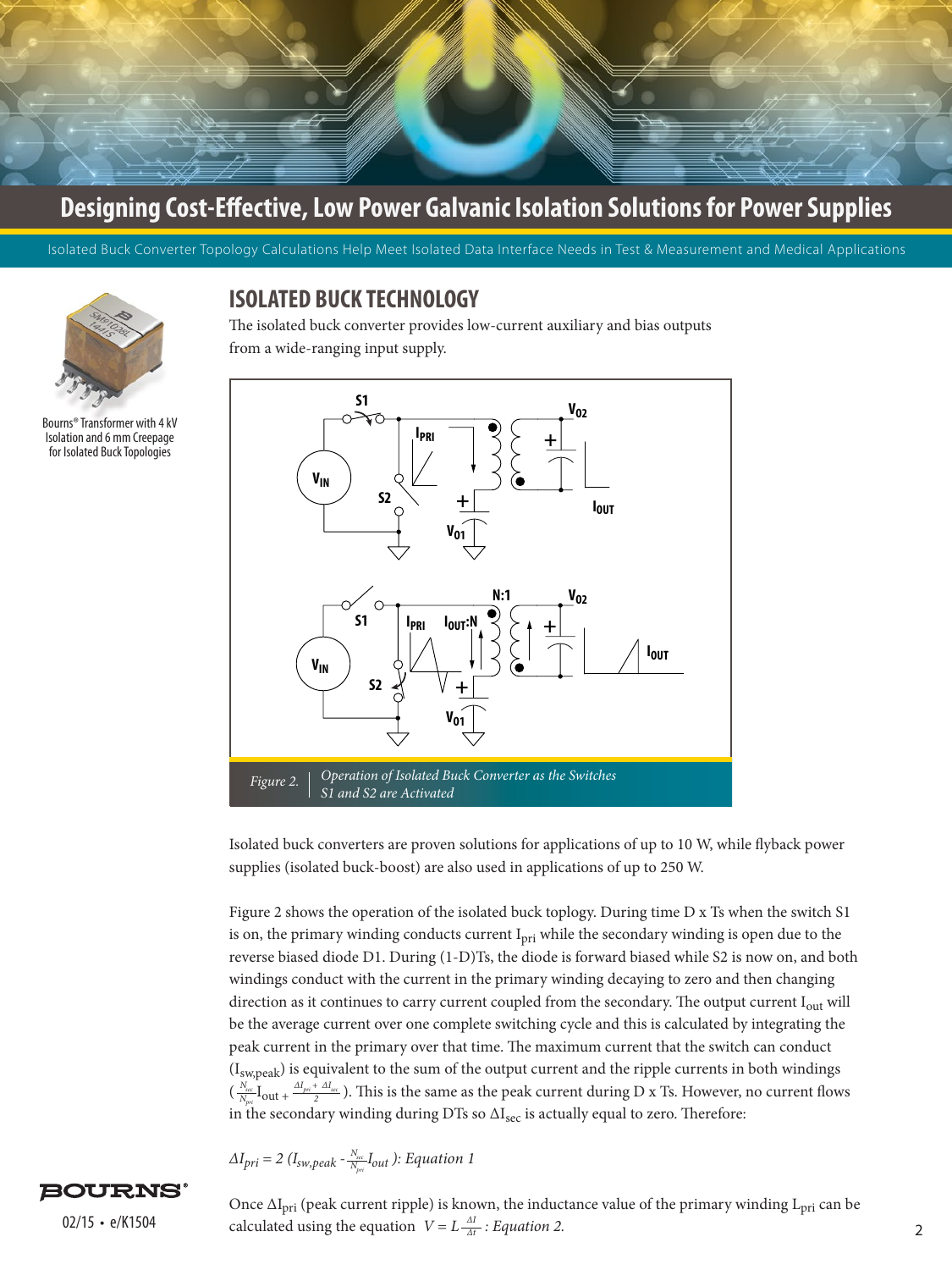Isolated Buck Converter Topology Calculations Help Meet Isolated Data Interface Needs in Test & Measurement and Medical Applications



Bourns® Transformer with 4 kV Isolation and 6 mm Creepage for Isolated Buck Topologies

## **BOURNS SOLUTION FOR ISOLATED POWER FOR A TEST AND MEASUREMENT APPLICATION**

A typical isolated power solution for the RS-485 interface on many test and measurement equipment is shown in figure 3. The specification for the power supply is as follows:



### **Specification**

- A. Input Voltage  $(V_{in})$ : 3.0 V 4.4 VDC
- B. Output Voltage (V02): 4.0 V
- C. Power: 2 W
- D. Frequency: 200 kHz
- E. Dielectric Strength: 4 kV
- F. Creepage and Clearance: 6 mm

The peak current in this calculation depends on the maximum switch current. The controller has a current limit of 2 A in the high side switch. Using Equation 1, the ripple current calculation in the primary winding ΔIpri is equal to 2 A. From there, the calculation of the primary inductance  $L_{pri} = Vol \frac{\Delta t}{\Delta I_{pri}}$  during the time (1-D)Ts and that V01 is equal to D x V<sub>in</sub> (like a buck converter).

Therefore,  $L_{\text{pri}} = \frac{V_{in} \cdot D \cdot (D - 1) \Delta I_{pri}}{F_{in}} = 1.8 \text{ }\mu\text{H}$ *Fsw*

Reducing the ripple current will help reduce power lost due to proximity of the windings. Increasing the inductance to 10 µH will reduce the ripple current to 0.375 A.

 $02/15 \cdot e/K1504$  greatly reduced. The turns ratio  $\frac{N_{\rm sec}}{N}$  will have to be equal to 2 in order to keep V02 closer to the target of 4.0 V. V02 actually tracks V01. Therefore, there is no need for opto-isolation and an auxiliary winding for regulation of the isolated output. It follows that the cost of the coupled inductor can be greatly reduced. *Npri*

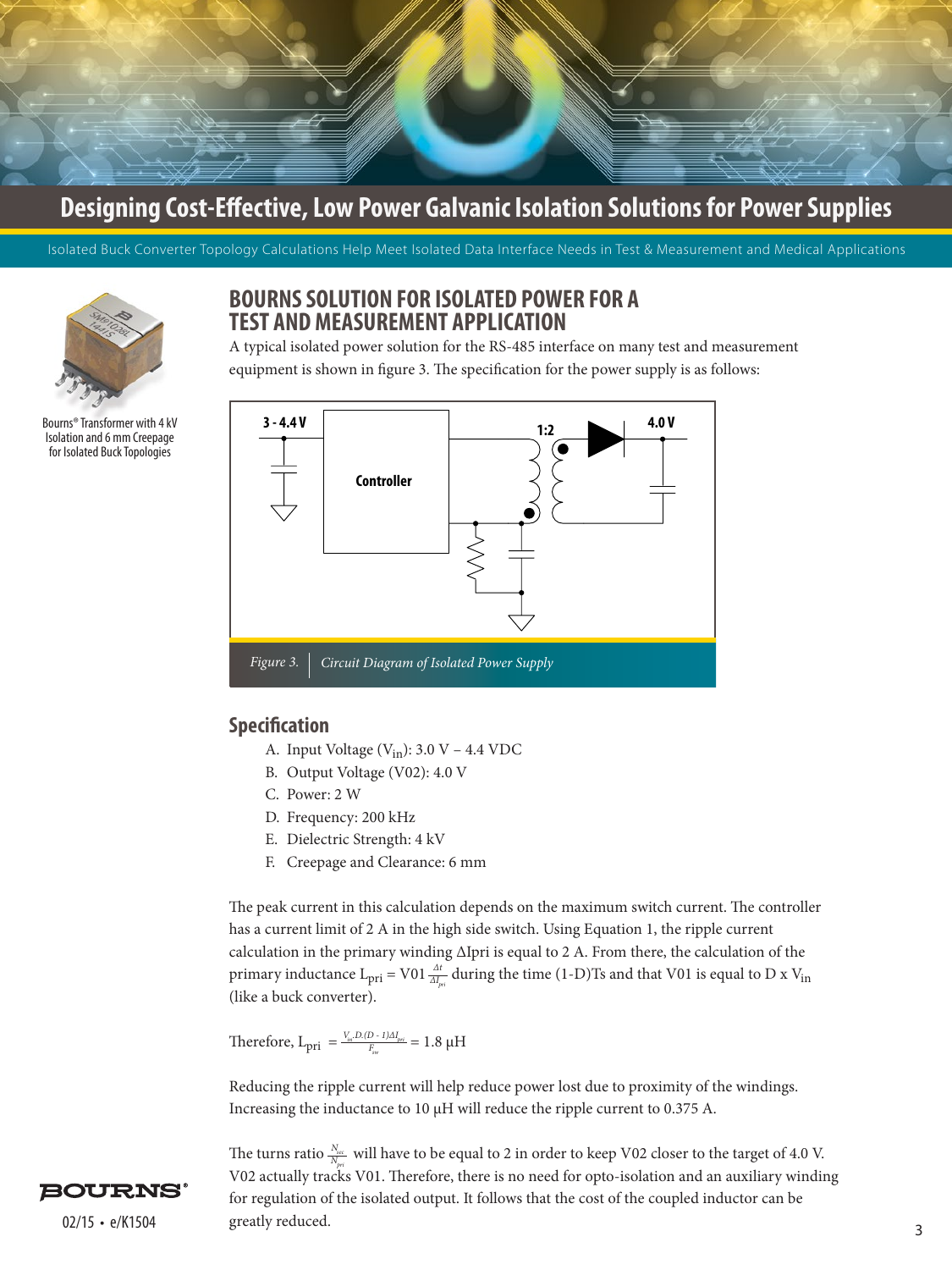

Isolated Buck Converter Topology Calculations Help Meet Isolated Data Interface Needs in Test & Measurement and Medical Applications



Bourns® Transformer with 4 kV Isolation and 6 mm Creepage for Isolated Buck Topologies

## **WINDING DESIGN**

The core chosen for this design is an EP13 core with a surface mount 8 pin bobbin. The minimum number of turns will depend on the area of the core and the inductance value. For this, the equation  $B_{sx}A_xN > L_{prix}I_{peak}$  can be used to calculate the minimum number of turns needed without saturating the core. The following values are used to calculate the number of turns:

- A. Bs: 0.4 T
- B. A: 0.149 cm² (Core Area of Ep13)
- C. Lpri: 10 µH
- D. Ipeak: 2 A. This is the current limit of the controller chip.

The minimum number of turns is 3.8 and can be rounded up to 4. The flux density  $B_{ac}$  is calculated using the following equation  $B = \frac{E \cdot t}{NA}$ ; where E is the applied voltage to the primary and t is the time that the voltage is applied to the primary. This determines that the flux density B at N turns is 0.16 T. ΔB is as a rule calculated to be 50 % of the total flux density or 0.08 T. By consulting the core manufacturer's graph of flux density (figure 4), it is possible to calculate the power loss in the core with a volume of  $0.4 \text{ cm}^3$  at 200 kHz to be 0.12 watts. Increasing the turns to 8 reduces the flux density by half, from 0.16 T to 0.08 T and the core loss to 8 mW.



**BOURNS®**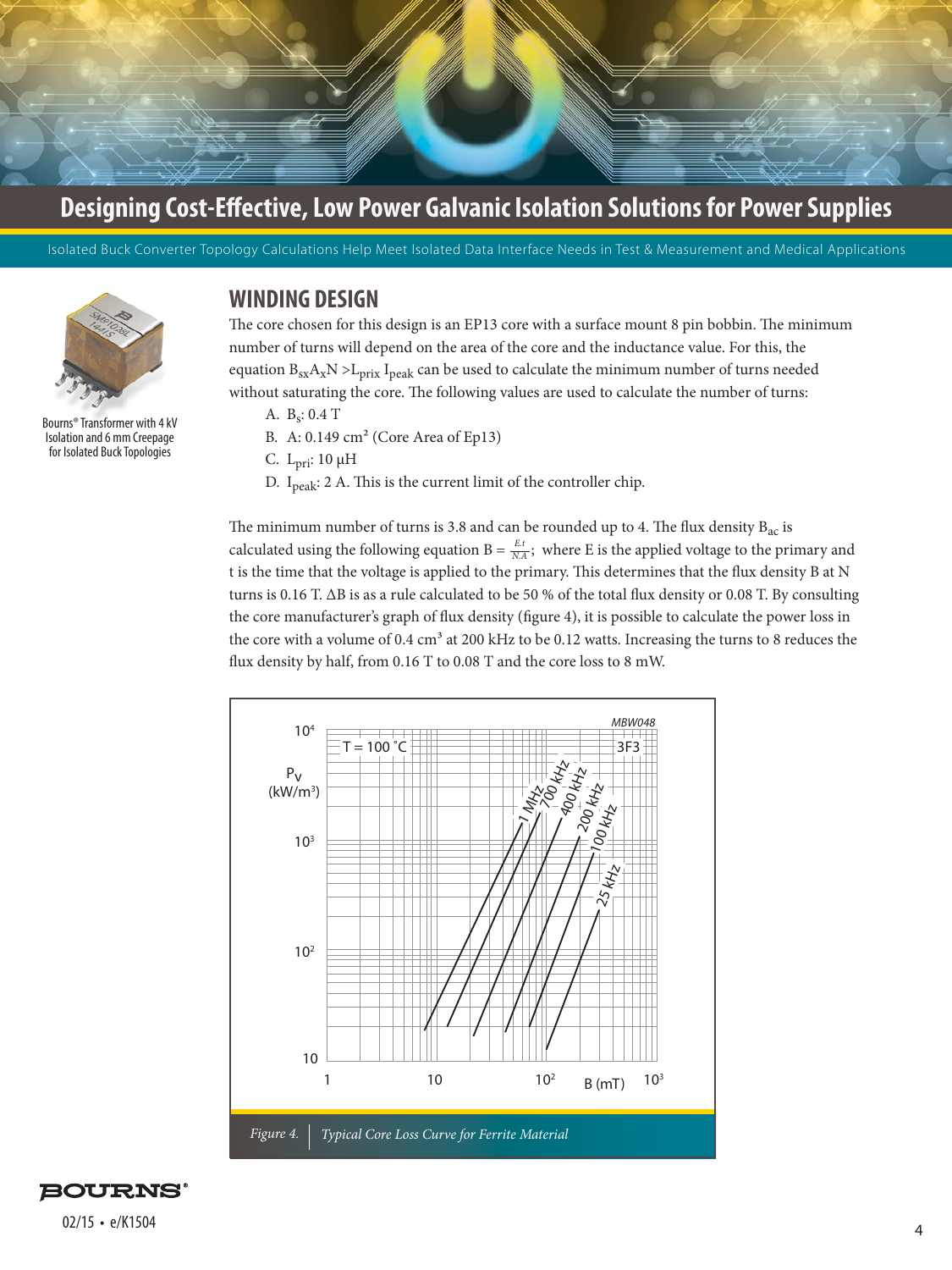Isolated Buck Converter Topology Calculations Help Meet Isolated Data Interface Needs in Test & Measurement and Medical Applications



Bourns® Transformer with 4 kV Isolation and 6 mm Creepage for Isolated Buck Topologies

### **WINDING DESIGN** *(Continued)*

"Creepage" refers to the distance over a surface between conductors of the primary and secondary windings. This can be over multiple surfaces and through conductive elements, of which the ferrite core is one. Clearance is another aspect to be considered, and is described as the line of sight distance between primary and secondary, although, quite often this is the same as the creepage. The distances for both are defined in various UL standards: UL 60950 (IT equipment and transformers) and IEC 60601 (medical equipment). In addition, UL distance definitions are: UL 60950 (IT equipment), IEC 61558-1 (transformers) and IEC 60601 (medical equipment).

The core is considered conductive and, therefore, any flash over between one pin of the core will track across the core. Consequently, the shortest path between two pins of a winding may actually not be the distance over the circuit board but could be through the core itself. To overcome this, adding insulation tape to the bobbin where the core normally sits is recommended. Insulation tape to the core can also be added where it meets the bobbin. This allows designers to effectively increase the distance between the pin and the core by up to 2.0 mm. The shield also must extend 0.8 mm around the outside of the core, on all sides, to maintain creepage and clearance. The distance between two pins of a winding will now be twice the sum of the tape width and the height above the board of the core.



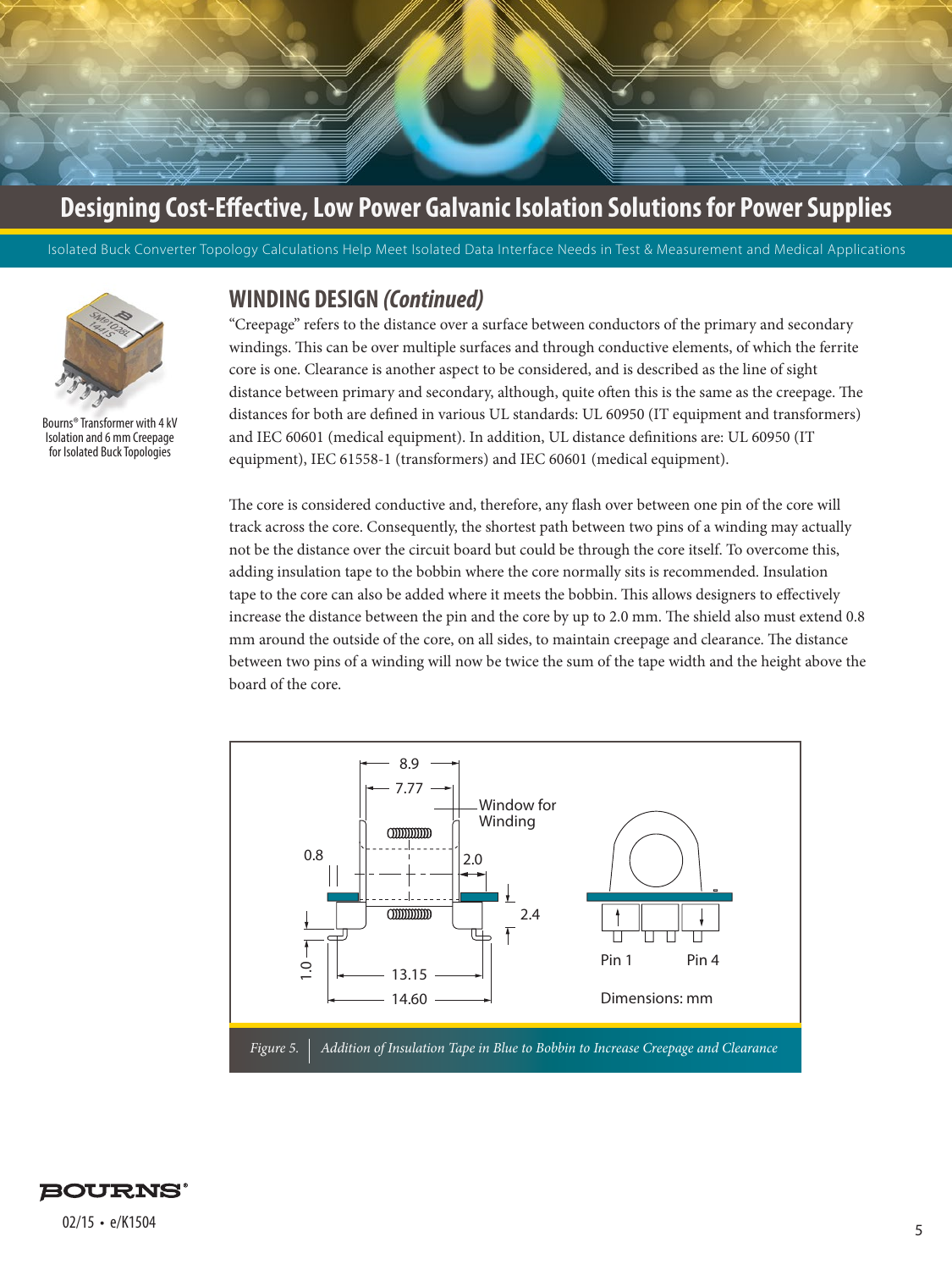

Isolated Buck Converter Topology Calculations Help Meet Isolated Data Interface Needs in Test & Measurement and Medical Applications



Bourns® Transformer with 4 kV Isolation and 6 mm Creepage for Isolated Buck Topologies

## **WINDING DESIGN** *(Continued)*

Creepage between the primary and secondary on such a small bobbin is achieved by using a triple insulated wire on the primary. This negates the need to use margin tape with ordinary enamel wire which is not considered to have insulation. The secondary winding must also contain at least one layer of insulation. Otherwise, the secondary will be considered to be at risk of flashing across to the core which would halve the creepage distance from 8 mm to 4 mm.

Using the available window length of 7.7 mm of the EP13 bobbin, consulting winding tables and the wire manufacturers' data sheet enables designers to calculate the resistances of the primary and secondary windings. Using this information and the power supply specification enables the measurement of DC power loss. Due to the high frequency there will also be power loss due to the proximity effect. The proximity effect changes the distribution of the ripple current in the winding effectively increasing the resistance seen by the ripple current. This resistance is known as the AC resistance and can be calculated once the thickness of the wire in the winding and the frequency are known.

Using the following Hurley equation, the ratio of the AC resistance to the DC resistance is as follows:

$$
\tfrac{R_{ac}}{R_{dc}}=\Delta\Big|\tfrac{Sinh2A+Sin2A}{Cosh2A+Cos2A}+2\tfrac{(P^2-1)}{3}\tfrac{Sinh2A+Sin2A}{Cosh2A+Cos2A}\Big| \text{ equation 3}
$$

where  $\Delta$  is the ratio of the wire diameter to the skin depth ( $\sqrt{\frac{60}{F_{sw}}}$ ) and P is the number of layers in the winding. Once the DC resistance is known for the windings, the AC resistance can be calculated:

### **Primary Side**

- DC Resistance:  $0.015 \Omega$
- AC Resistance:  $0.07$  Ω

### **Secondary Side**

- DC Resistance:  $0.067 \Omega$
- AC Resistance: 0.22 Ω

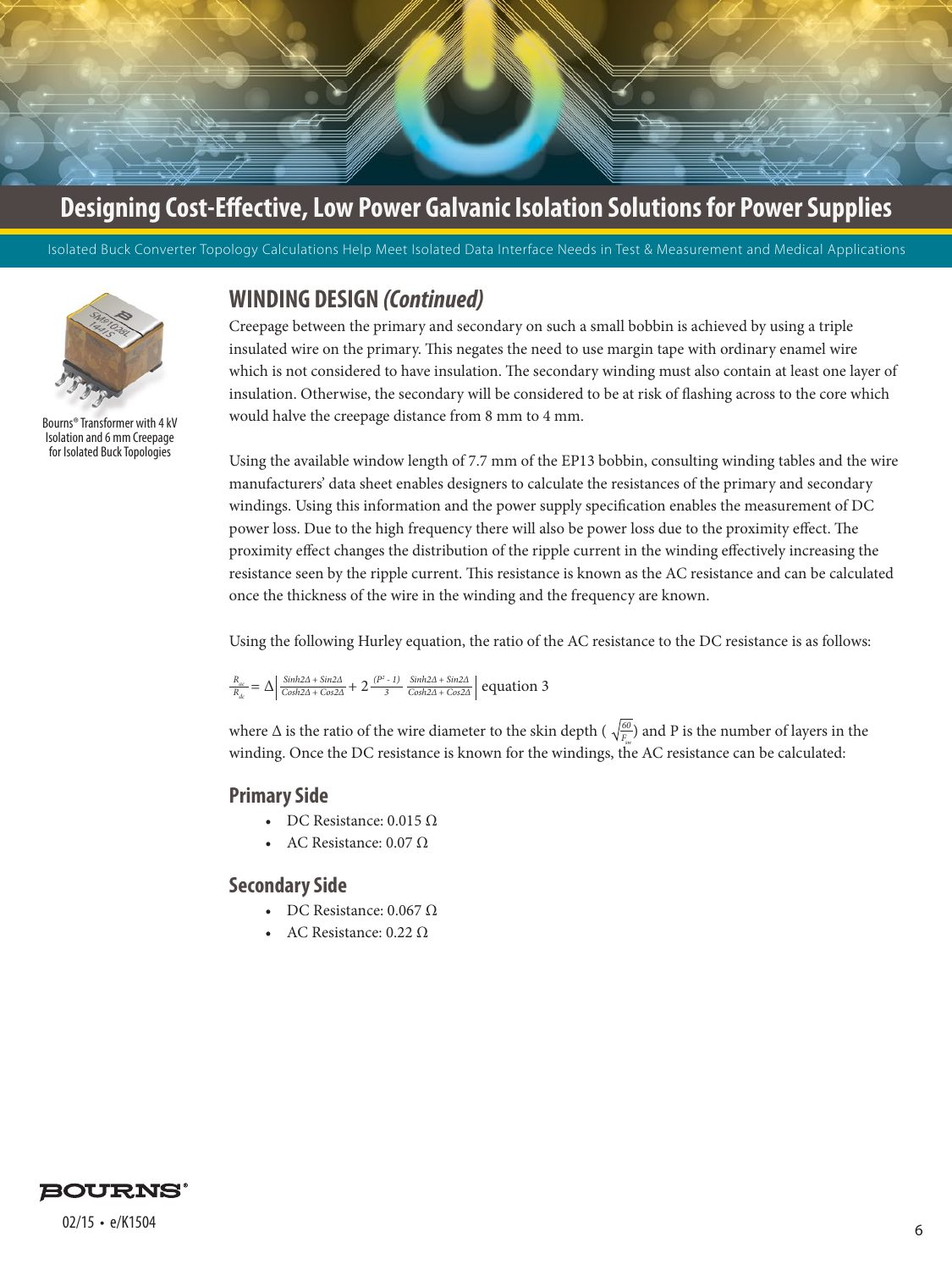

Isolated Buck Converter Topology Calculations Help Meet Isolated Data Interface Needs in Test & Measurement and Medical Applications



Bourns® Transformer with 4 kV Isolation and 6 mm Creepage for Isolated Buck Topologies

## **WINDING DESIGN** *(Continued)*

The ripple current in the primary was already calculated as being 0.375 A. The secondary output current has to be recalculated given the higher inductance in the primary. Replacing the value L<sub>pri</sub> in equation 1 and solving for I<sub>out</sub> gives us an output current of 0.9 A. The peak current is calculated from the formula  $I_{rms} = I_{pk} \sqrt{\frac{D}{3}}$  which works out as  $I_{pk} = 2.25$  A. The DC component of that is taken from the formula  $I_{dc} = I_{peak} \sqrt{\frac{D}{2}}$  or 0.56 A. Subtracting this from the peak current will give us the true peak of the AC current from which we can calculate its rms value of 0.676 A.

The input current can be calculated from the minimum input voltage taking into account the power and target efficiency. Allowing for 95 % efficiency, the input current is calculated as being 0.6 A.

| Primary (Watts)   | DC Power        | 0.0054 |
|-------------------|-----------------|--------|
|                   | AC Power        | 0.0098 |
| Secondary (Watts) | DC Power        | 0.0210 |
|                   | <b>AC Power</b> | 0.1000 |
| Core (Watts)      |                 | 0.0080 |
| Total (Watts)     |                 | 0.145  |

From the calculations above, the following is a summary of the power lost in the transformer:

The sum of the total power lost in the transformer (taking DC, core and AC losses into account) is calculated as 0.145 watts or 7.2 % of the specification. The power lost can be diminished by reducing AC losses in the secondary. This can be achieved using multi-stranded wire instead of a single gauge wire. This has the effect of reducing the overall wire thickness and, hence, the AC resistance. However, multi-stranded wire is more expensive than single gauge and is more difficult to assemble. A trade-off between efficiency and cost will have to be made to arrive at an optimum solution.